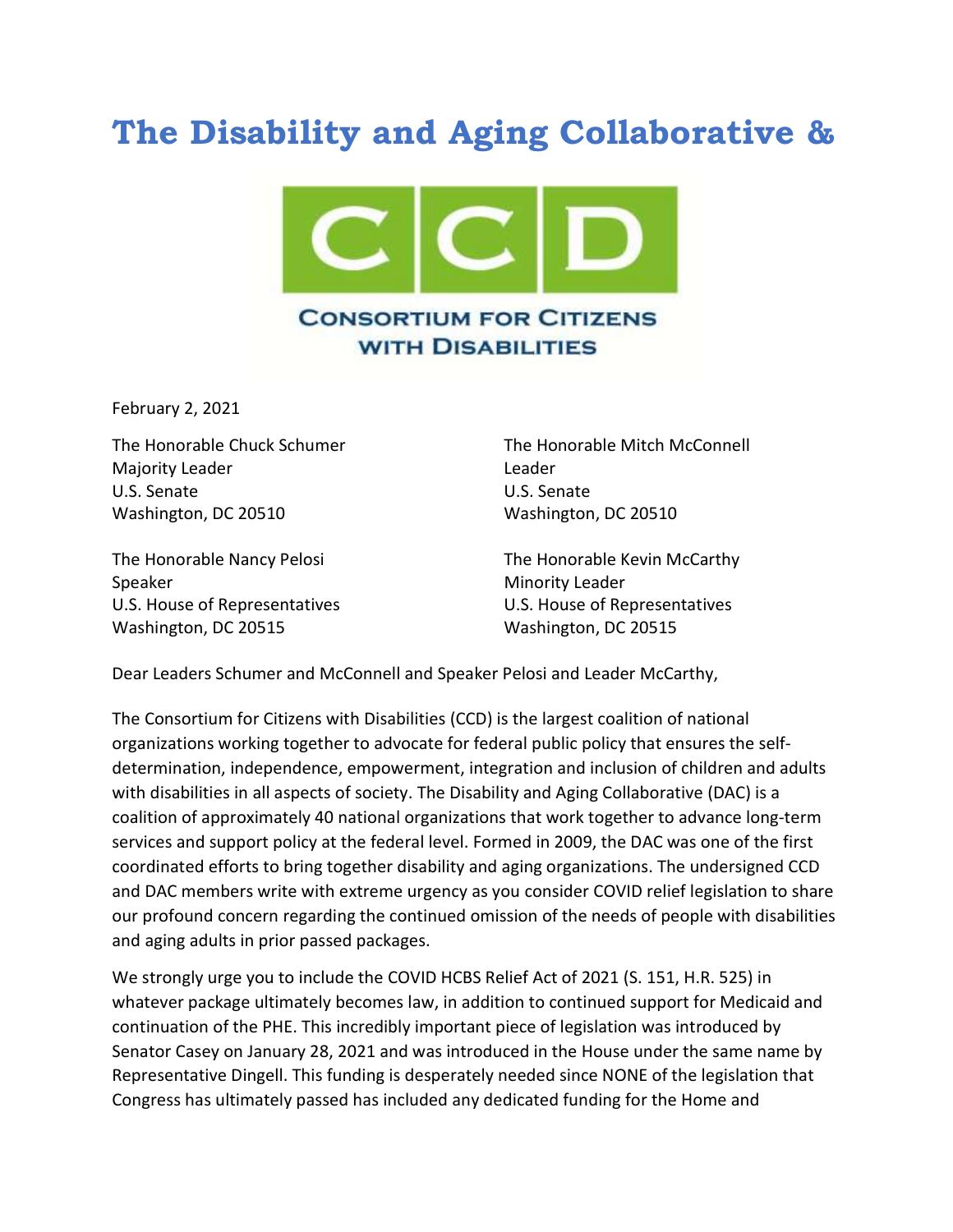Community-Based Services (HCBS) upon which people with disabilities and older adults rely to stay safe in their own homes and communities.

As we have written several times in the past year, people with disabilities and older adults are particularly at risk as COVID-19 spreads across the country, facing high risk of complications and death if exposed to the virus and needing to isolate to protect themselves. State HCBS programs struggle to continue to provide these life-sustaining, daily, in-home services in the face of staff shortages due to sickness, self-isolation, and childcare needs; low wages; and lack of protective equipment even in the face of higher infection risk. As states face budget crises, they are responding by making cuts to Medicaid, particularly for waiver services like HCBS. Simultaneously, with a growing number of uninsured in the country, State Medicaid agencies are experiencing increases in enrollment These lifesaving services are at particular risk because under the Federal Medicaid law, they are considered optional, and so when cuts to state budgets come due to the stress and strain from the pandemic, they come first to HCBS.

Without a dedicated funding stream like that offered by the targeted FMAP enhancement included in The COVID HCBS Relief Act, states may not be able to sustain the vital HCBS that people with disabilities and aging adults rely on to stay safely in their homes and communities and lower the risks of infection that are inherent in institutions. We have sent several letters from national and state organizations highlighting the urgent needs of the disability community and service systems, and specifically stressing the need for dedicated funding for HCBS, as state and local funding and provider relief funds have not trickled down to meet the needs of this service system.

Absent enhanced HCBS funds, people with disabilities and older adults are forced to rely on dangerous congregate settings, such as nursing facilities and other institutions, where COVID-19 infections and deaths are significantly more likely and which are frequently the center of COVID-19 outbreaks. Whatever package comes together to support the needs of the country in the face of the pandemic, dedicated HCBS funding MUST be included. Lives hang in the balance.

We urge lawmakers and leadership to continue their efforts to incorporate the above priorities as you negotiate any COVID-19 relief, as well as the funding packages. Congress must act to address the serious, destabilizing deficits facing our nation's only publicly funded long term care system by including the targeted enhanced FMAP included in The COVID HCBS Relief Act. If you have any questions, feel free to contact Nicole Jorwic (jorwic@thearc.org).

Sincerely,

Alliance for Retired Americans American Association of People with Disabilities American Association on Health and Disability American Association on Intellectual and Developmental Disabilities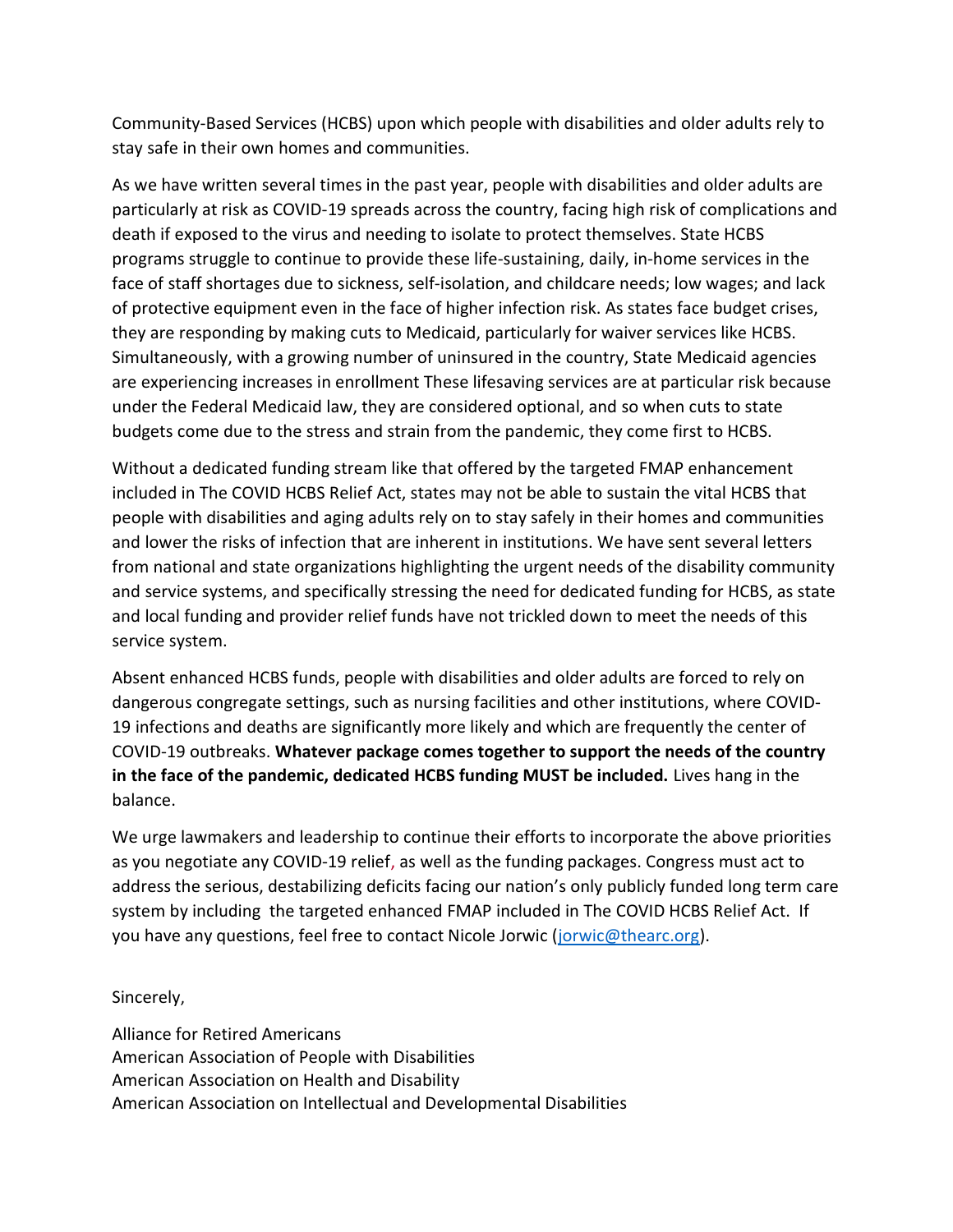American Civil Liberties Union (ACLU)

American Network of Community Options & Resources (ANCOR)

American Occupational Therapy Association

American Physical therapy Association

American Therapeutic Recreation Association

The Arc of the United States

Association of People Supporting Employment First (APSE)

Association of University Centers on Disabilities (AUCD)

Autism Society of America

Autistic Self Advocacy Network

Bazelon Center for Mental Health Law

Brain Injury Association of America

Caring Across Generations

Center for Public Representation

Christopher & Dana Reeve Foundation

CommunicationFIRST

Community Catalyst

CureSMA

Disability Rights Education and Defense Fund (DREDF)

Easterseals

Epilepsy Foundation

Justice in Aging

Lakeshore Foundation

LeadingAge

Lutheran Services in America - Disability Network

Meals on Wheels America

Medicare Rights Center

National Academy of Elder Law Attorneys

National ADAPT

National Association of Councils on Developmental Disabilities

National Association for Home Care and Hospice

National Association of Area Agencies on Aging (n4a)

National Association of State Head Injury Administrators

National Consumer Voice for Quality Long-Term Care

National Committee to Preserve Social Security and Medicare

National Council on Aging

National Council on Independent Living (NCIL)

National Disability Rights Network (NDRN)

National Down Syndrome Congress

National Health Law Program (NHeLP)

National Multiple Sclerosis Society

National Organization on Disability

National PACE Association

National Respite Coalition